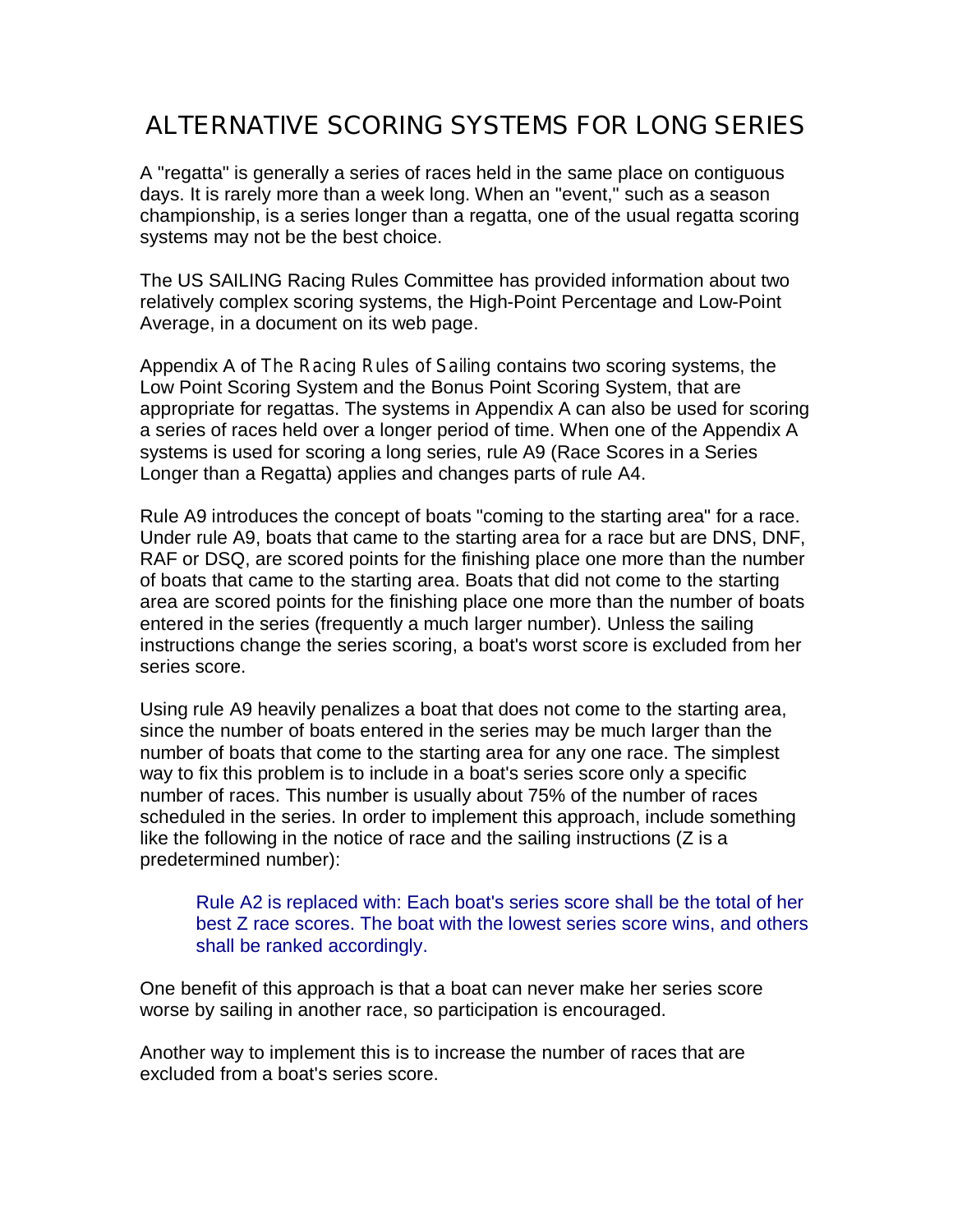A boat's series score shall be the total of her race scores, excluding her worst X races.

If the number of races actually run may differ significantly from the number scheduled, you can change "her best Z race scores" to "her best Z race scores, where Z is 75% (truncated to an integer) of the races actually run in the series." If you are increasing the number of races excluded to accomplish the same purpose, use "A boat's series score shall be the total of her race scores, excluding one race for each Y races completed." [Using a table to explain this is a good idea.]

Series "qualification" is another way to encourage boats to participate in a long series by requiring participation in a minimum number or percentage of the races in order to be included in the final series results. Language such as the following will do this:

Series Qualification: To qualify for inclusion in the series results, a boat shall come to the starting area for at least Z races [or X% of the races].

Using either the Low Point or Bonus Point scoring systems of Appendix A for scoring a long series can be perceived as inequitable because a boat's race score is based on how many boats finished ahead of her. Thus first place in a race with only a few boats is equivalent to a first place when there are many boats competing. Solutions to this problem include high-point scoring and the Cox-Sprague scoring system. Both are described in the US SAILING *Race Management Handbook*.

# **Sailing Instructions to Implement Each System**

*Sailing Instructions to implement these systems are given below. If a system is modified as provided in one of the numbered Notes, include the modification.*

### **APPENDIX A SCORING SYSTEMS (with a default of one race excluded)**

- 1. X races are scheduled. Y races are required to be completed to constitute a series.
- 2. The Low Point [or Bonus Point] Scoring System in Appendix A of the racing rules will be used. Rule A9 will apply.

### **APPENDIX A SCORING SYSTEMS (including only a fixed number of races)**

- 1. X races are scheduled. Y races are required to be completed to constitute a series.
- 2. The Low Point [or Bonus Point] Scoring System in Appendix A of the racing rules will be used, as changed below. Rule A9 will apply.
- 3. Rule A2 is replaced with: Each boat's series score shall be the total of her best N race scores. The boat with the lowest series score wins, and others shall be ranked accordingly.